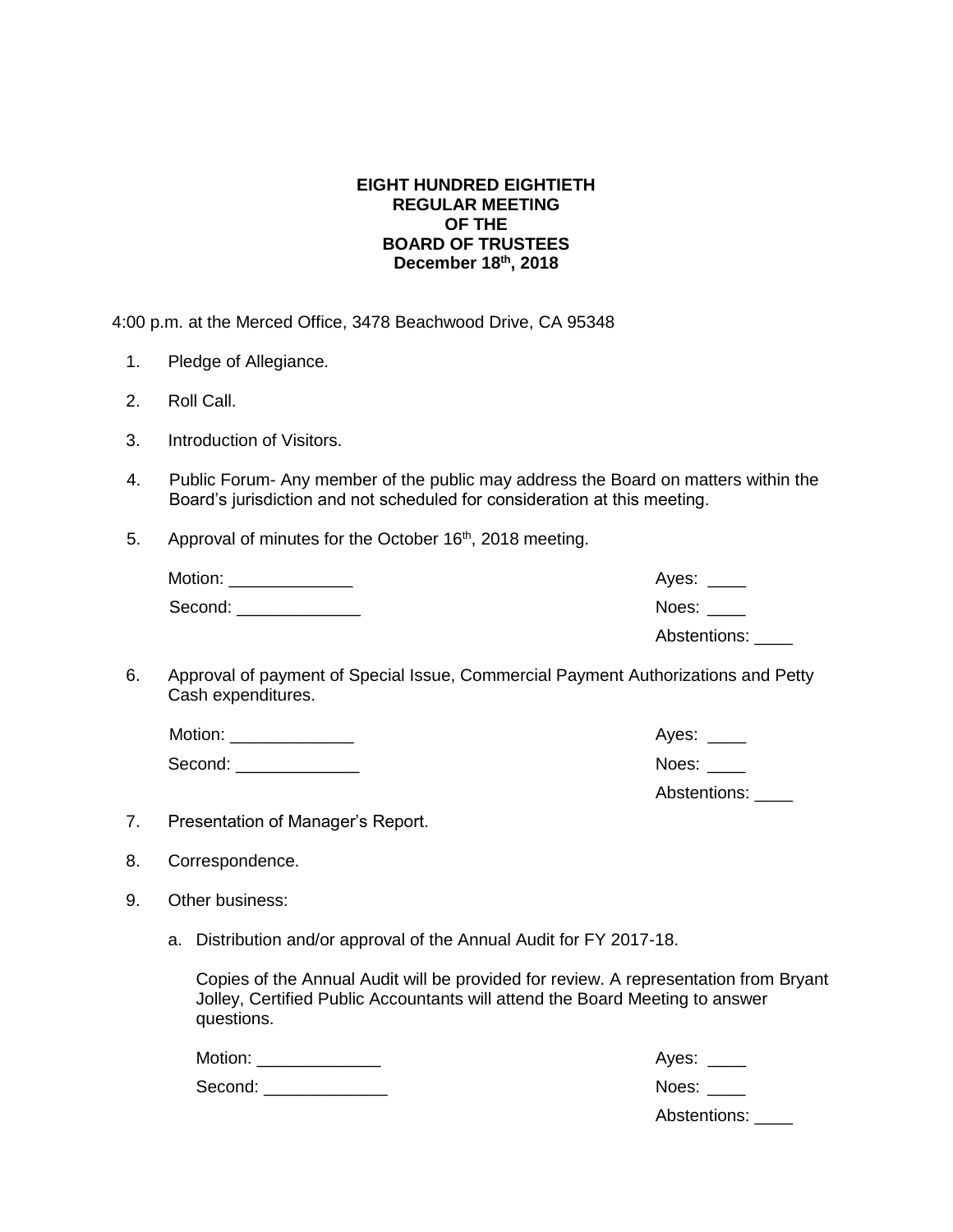b. Authorization to execute a one-year contract agreement with TDC Aero Logistics for aircraft management and pilot services. The effective start date is January 1, 2019 and concludes December 31, 2019.

Under the new one-year contract, TDC Aero Logistics agrees to: provide certified and trained pilots to execute aerial applications; review all aerial applications and advise District management; track and coordinate all maintenance; maintain GPS systems; facilitate the completion of documentation with relevant outside agencies as necessary (i.e. insurance, FAA forms, etc.)

| Motion: | Ayes: $\_\_$ |
|---------|--------------|
| Second: | Noes:        |
|         | Abstentions: |

c. Approval of the 2019 Cooperative Agreement with the California Department of Public Health.

The current Cooperative Agreement is set to expire December 31, 2018. This agreement provides public health pesticide waivers to the District facilitating spray operations. In return, the District agrees to: 1) calibrate and maintain records for spray equipment for review by the County Agricultural Commissioner, 2) maintain pesticide application records for at least two years, 3) submit monthly pesticide reports to the County Agricultural Commissioner, 4) report any suspected adverse effects upon non-target organisms including humans, domestic animals and property, 5) require certification and maintaining vector control licenses for qualified employees, and 6) be inspected the County Agricultural Commissioner on a regular basis.

| Motion: | Ayes: ____        |
|---------|-------------------|
| Second: | Noes:             |
|         | Abstentions: ____ |

d. Approval of travel expenses for GM Jones to attend the MVCAC Planning Meeting at the Hyatt House in Emeryville, CA from December 6-7<sup>th</sup>, 2018.

GM Jones has been elected as the North San Joaquin Valley Regional Representative for the MVCAC Board of Directors. As a member of the Board, it is required to attend MVCAC planning meetings. Room rates are \$171/per night plus fees & taxes, and are subject to change.

Motion: **Western Ayes: Ayes: 2008** 

Second: \_\_\_\_\_\_\_\_\_\_\_\_\_ Noes: \_\_\_\_

| Aves: |  |
|-------|--|
|-------|--|

Abstentions: \_\_\_\_